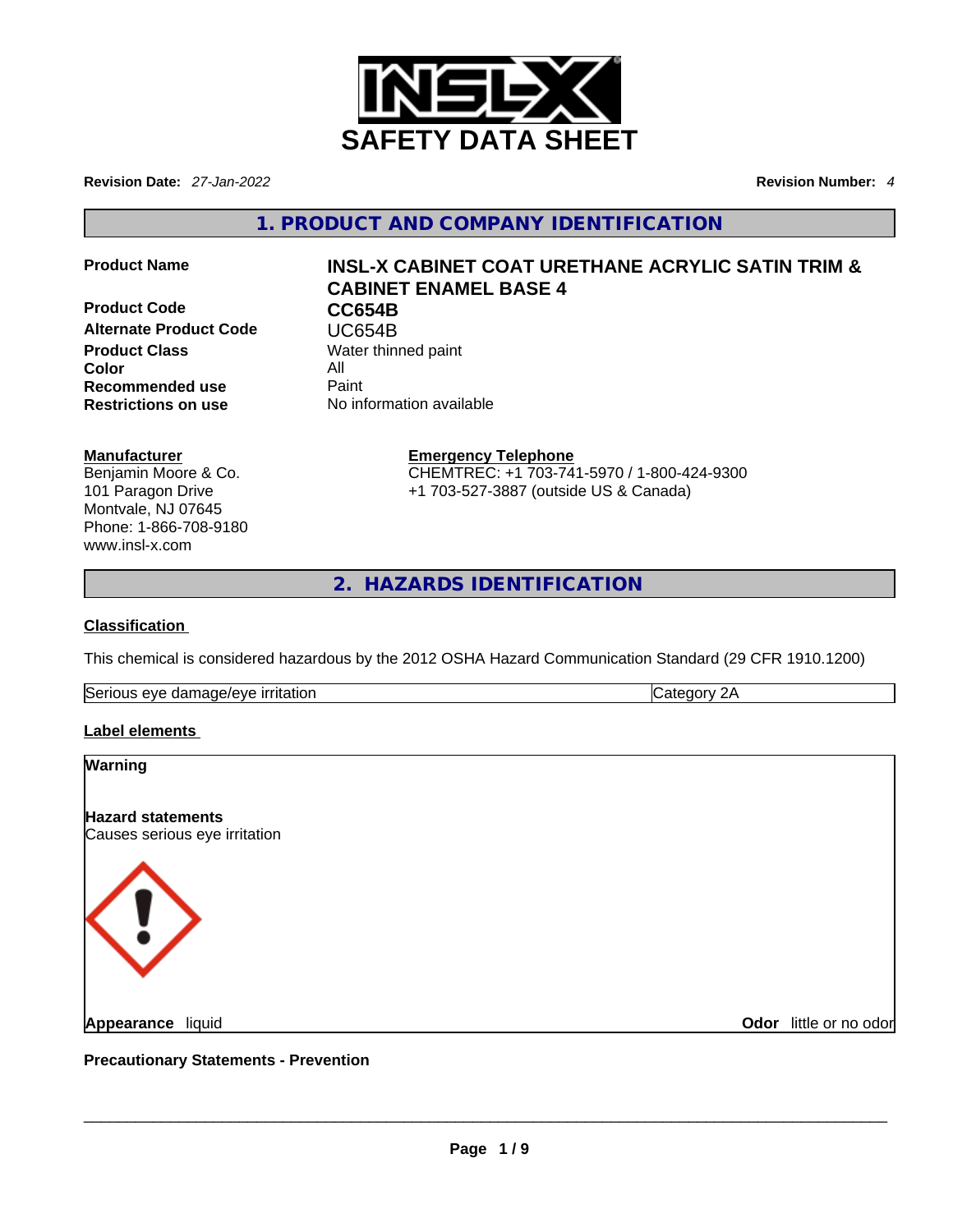Wash face, hands and any exposed skin thoroughly after handling Wear eye/face protection

## **Eyes**

IF IN EYES: Rinse cautiously with water for several minutes. Remove contact lenses, if present and easy to do. Continue rinsing

If eye irritation persists: Get medical advice/attention

## **Hazards not otherwise classified (HNOC)**

Not applicable

# **Other information**

No information available

 **WARNING:** This product contains isothiazolinone compounds at levels of <0.1%. These substances are biocides commonly found in most paints and a variety of personal care products as a preservative. Certain individuals may be sensitive or allergic to these substances, even at low levels.

# **3. COMPOSITION INFORMATION ON COMPONENTS**

| <b>Chemical name</b>             | CAS No.   | Weight-%                 |
|----------------------------------|-----------|--------------------------|
| Kaolin                           | 1332-58-7 | $10 -$<br>15             |
| Cvclohexanedimethanol<br>$4 - 1$ | 105-08-8  | $\overline{\phantom{a}}$ |
| Ammonia                          | 7664-41-7 | - 0.5                    |

|                                                  | 4. FIRST AID MEASURES                                                                                    |
|--------------------------------------------------|----------------------------------------------------------------------------------------------------------|
| <b>General Advice</b>                            | No hazards which require special first aid measures.                                                     |
| <b>Eye Contact</b>                               | Rinse thoroughly with plenty of water for at least 15 minutes and consult a<br>physician.                |
| <b>Skin Contact</b>                              | Wash off immediately with soap and plenty of water while removing all<br>contaminated clothes and shoes. |
| <b>Inhalation</b>                                | Move to fresh air. If symptoms persist, call a physician.                                                |
| Ingestion                                        | Clean mouth with water and afterwards drink plenty of water. Consult a physician<br>if necessary.        |
| <b>Most Important</b><br><b>Symptoms/Effects</b> | None known.                                                                                              |
| <b>Notes To Physician</b>                        | Treat symptomatically.                                                                                   |
|                                                  | 5. FIRE-FIGHTING MEASURES                                                                                |
|                                                  |                                                                                                          |

**Suitable Extinguishing Media** Media Use extinguishing measures that are appropriate to local circumstances and the surrounding environment.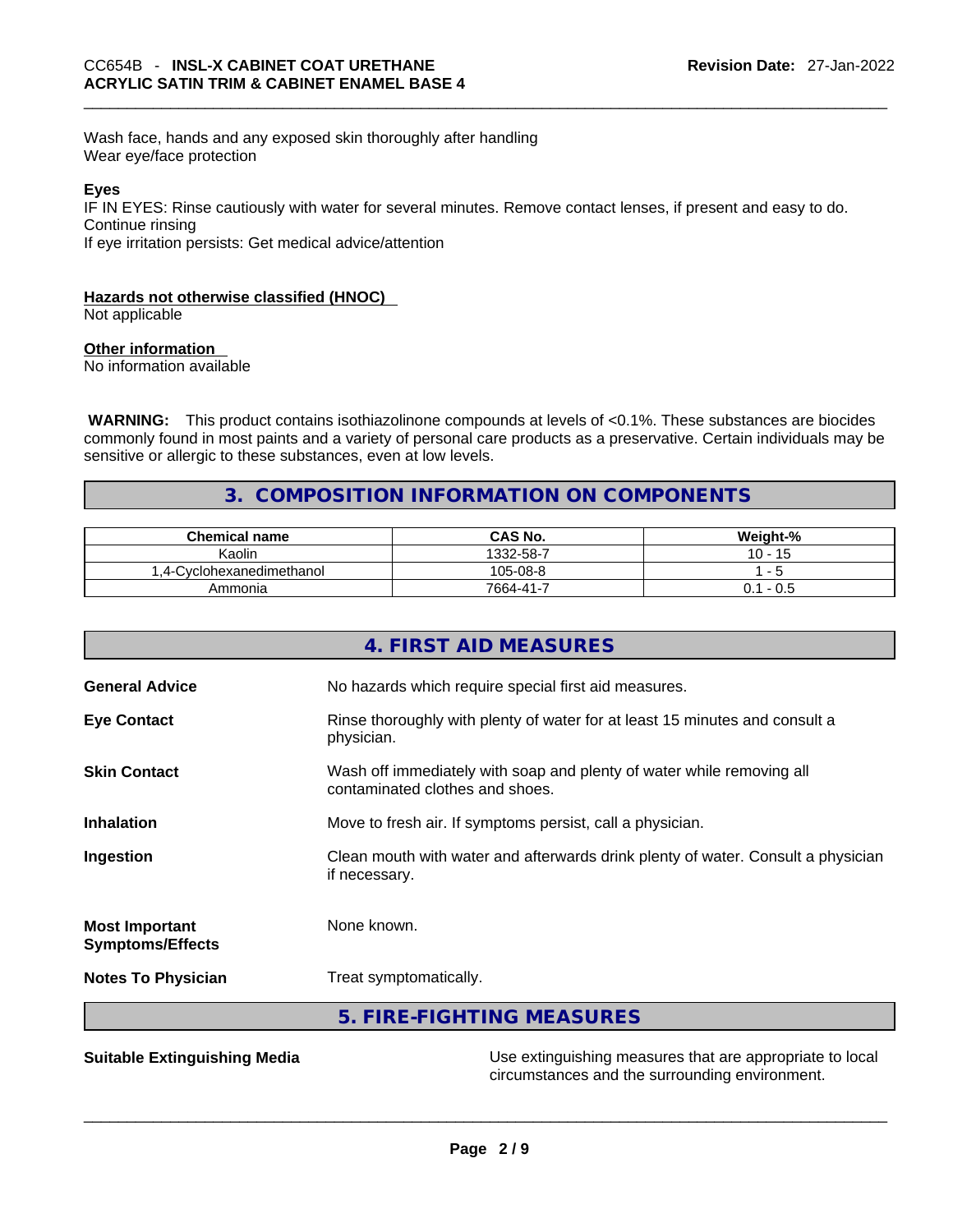| Protective equipment and precautions for firefighters                                                              | As in any fire, wear self-contained breathing apparatus<br>pressure-demand, MSHA/NIOSH (approved or equivalent)<br>and full protective gear. |  |
|--------------------------------------------------------------------------------------------------------------------|----------------------------------------------------------------------------------------------------------------------------------------------|--|
| <b>Specific Hazards Arising From The Chemical</b>                                                                  | Closed containers may rupture if exposed to fire or<br>extreme heat.<br>No.<br>No                                                            |  |
| Sensitivity to mechanical impact                                                                                   |                                                                                                                                              |  |
| Sensitivity to static discharge                                                                                    |                                                                                                                                              |  |
| <b>Flash Point Data</b><br>Flash point (°F)<br>Flash Point (°C)<br><b>Method</b>                                   | Not applicable<br>Not applicable<br>Not applicable                                                                                           |  |
| <b>Flammability Limits In Air</b>                                                                                  |                                                                                                                                              |  |
| Lower flammability limit:<br><b>Upper flammability limit:</b>                                                      | Not applicable<br>Not applicable                                                                                                             |  |
| <b>Flammability: 0</b><br><b>NFPA</b><br>Health: 1                                                                 | <b>Instability: 0</b><br><b>Special: Not Applicable</b>                                                                                      |  |
| <b>NFPA Legend</b><br>$\bigcap$ <b>N</b> Let $\bigcup$ $\bigcup$ $\bigcup$ $\bigcup$ $\bigcup$ $\bigcup$ $\bigcup$ |                                                                                                                                              |  |

- 0 Not Hazardous
- 1 Slightly
- 2 Moderate
- 3 High
- 4 Severe

*The ratings assigned are only suggested ratings, the contractor/employer has ultimate responsibilities for NFPA ratings where this system is used.* 

*Additional information regarding the NFPA rating system is available from the National Fire Protection Agency (NFPA) at www.nfpa.org.* 

| <b>Personal Precautions</b>      | Avoid contact with skin, eyes and clothing. Ensure adequate ventilation.                             |
|----------------------------------|------------------------------------------------------------------------------------------------------|
| <b>Other Information</b>         | Prevent further leakage or spillage if safe to do so.                                                |
| <b>Environmental precautions</b> | See Section 12 for additional Ecological Information.                                                |
| <b>Methods for Cleaning Up</b>   | Soak up with inert absorbent material. Sweep up and shovel into suitable<br>containers for disposal. |

**7. HANDLING AND STORAGE** 

| <b>Handling</b> | Avoid contact with skin, eyes and clothing. Avoid breathing vapors, spray mists or<br>sanding dust. In case of insufficient ventilation, wear suitable respiratory<br>equipment. |  |
|-----------------|----------------------------------------------------------------------------------------------------------------------------------------------------------------------------------|--|
| <b>Storage</b>  | Keep container tightly closed. Keep out of the reach of children.                                                                                                                |  |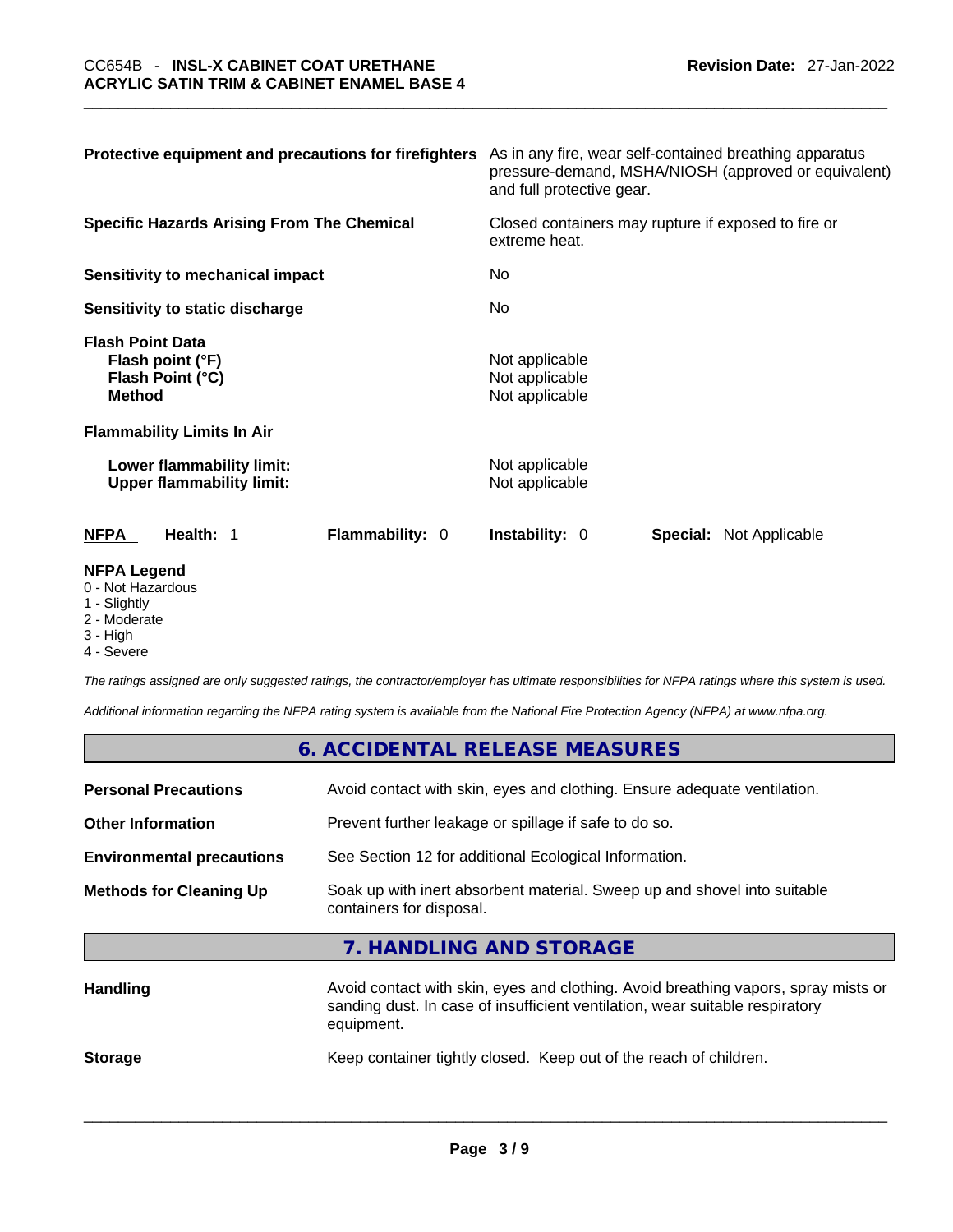# \_\_\_\_\_\_\_\_\_\_\_\_\_\_\_\_\_\_\_\_\_\_\_\_\_\_\_\_\_\_\_\_\_\_\_\_\_\_\_\_\_\_\_\_\_\_\_\_\_\_\_\_\_\_\_\_\_\_\_\_\_\_\_\_\_\_\_\_\_\_\_\_\_\_\_\_\_\_\_\_\_\_\_\_\_\_\_\_\_\_\_\_\_ CC654B - **INSL-X CABINET COAT URETHANE ACRYLIC SATIN TRIM & CABINET ENAMEL BASE 4**

**Incompatible Materials** No information available

# **8. EXPOSURE CONTROLS/PERSONAL PROTECTION**

# **Exposure Limits**

| Chemical name | <b>ACGIH TLV</b>                           | <b>OSHA PEL</b>            |
|---------------|--------------------------------------------|----------------------------|
| Kaolin        | TWA: 2 $mg/m3$ particulate matter          | 15 mg/m <sup>3</sup> - TWA |
|               | containing no asbestos and <1%             | $5 \text{ mg/m}^3$ - TWA   |
|               | crystalline silica, respirable particulate |                            |
|               | matter                                     |                            |
| Ammonia       | STEL: 35 ppm                               | 50 ppm - TWA               |
|               | TWA: 25 ppm                                | $35 \text{ mg/m}^3$ - TWA  |

## **Legend**

ACGIH - American Conference of Governmental Industrial Hygienists Exposure Limits OSHA - Occupational Safety & Health Administration Exposure Limits N/E - Not Established

| <b>Engineering Measures</b>          | Ensure adequate ventilation, especially in confined areas.                                                                          |  |
|--------------------------------------|-------------------------------------------------------------------------------------------------------------------------------------|--|
| <b>Personal Protective Equipment</b> |                                                                                                                                     |  |
| <b>Eye/Face Protection</b>           | Safety glasses with side-shields.                                                                                                   |  |
| <b>Skin Protection</b>               | Protective gloves and impervious clothing.                                                                                          |  |
| <b>Respiratory Protection</b>        | In case of insufficient ventilation wear suitable respiratory equipment.                                                            |  |
| <b>Hygiene Measures</b>              | Avoid contact with skin, eyes and clothing. Remove and wash contaminated<br>clothing before re-use. Wash thoroughly after handling. |  |

# **9. PHYSICAL AND CHEMICAL PROPERTIES**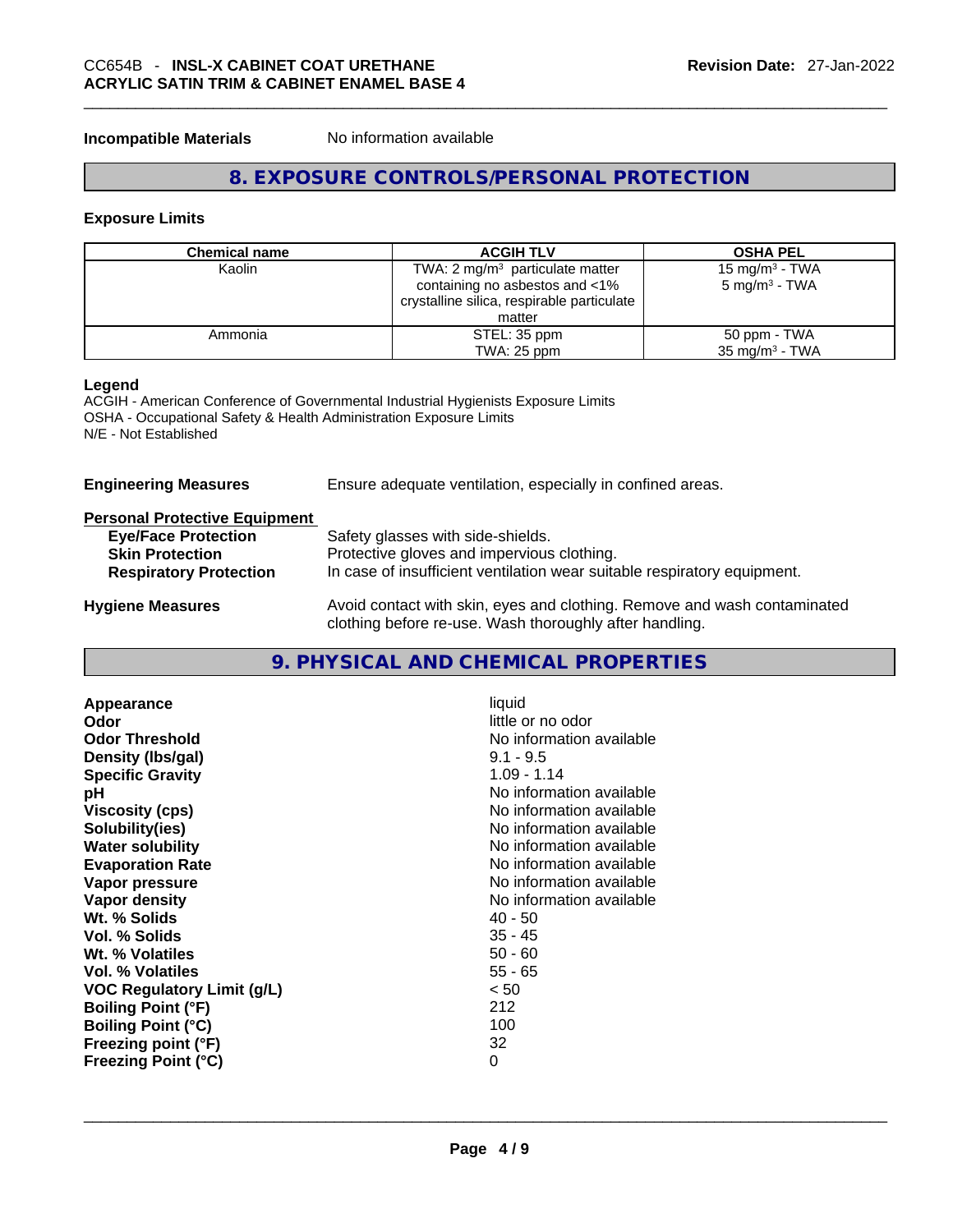**Flash point (°F)**<br> **Flash Point (°C)**<br> **Flash Point (°C)**<br> **C Flash Point (°C)**<br>Method **Flammability (solid, gas) Upper flammability limit:**<br> **Lower flammability limit:**<br>
Not applicable<br>
Not applicable **Lower flammability limit:**<br> **Autoignition Temperature (°F)**<br>
Mo information available **Autoignition Temperature (°F)** Autoignition Temperature (°C)<br>
Decomposition Temperature (°F)<br>
No information available **Decomposition Temperature (°F)**<br> **Decomposition Temperature (°C)**<br>
No information available **Decomposition Temperature (°C) Partition coefficient Contract Community No information available** 

**Not applicable**<br>Not applicable

# **10. STABILITY AND REACTIVITY**

| <b>Reactivity</b>                       | Not Applicable                           |
|-----------------------------------------|------------------------------------------|
| <b>Chemical Stability</b>               | Stable under normal conditions.          |
| <b>Conditions to avoid</b>              | Prevent from freezing.                   |
| <b>Incompatible Materials</b>           | No materials to be especially mentioned. |
| <b>Hazardous Decomposition Products</b> | None under normal use.                   |
| Possibility of hazardous reactions      | None under normal conditions of use.     |

# **11. TOXICOLOGICAL INFORMATION**

| <b>Product Information</b>                                                                                 |                                                                                                                                                                                                                     |
|------------------------------------------------------------------------------------------------------------|---------------------------------------------------------------------------------------------------------------------------------------------------------------------------------------------------------------------|
| Information on likely routes of exposure                                                                   |                                                                                                                                                                                                                     |
|                                                                                                            | <b>Principal Routes of Exposure</b> Eye contact, skin contact and inhalation.                                                                                                                                       |
| <u> Acute Toxicity</u>                                                                                     |                                                                                                                                                                                                                     |
| <b>Product Information</b>                                                                                 | No information available                                                                                                                                                                                            |
|                                                                                                            | Symptoms related to the physical, chemical and toxicological characteristics                                                                                                                                        |
| Symptoms                                                                                                   | No information available                                                                                                                                                                                            |
|                                                                                                            | Delayed and immediate effects as well as chronic effects from short and long-term exposure                                                                                                                          |
| Eye contact<br>Skin contact                                                                                | May cause slight irritation.<br>Substance may cause slight skin irritation. Prolonged or repeated contact may dry<br>skin and cause irritation.                                                                     |
| Inhalation<br>Ingestion<br><b>Sensitization</b><br><b>Neurological Effects</b><br><b>Mutagenic Effects</b> | May cause irritation of respiratory tract.<br>Ingestion may cause gastrointestinal irritation, nausea, vomiting and diarrhea.<br>No information available<br>No information available.<br>No information available. |
|                                                                                                            |                                                                                                                                                                                                                     |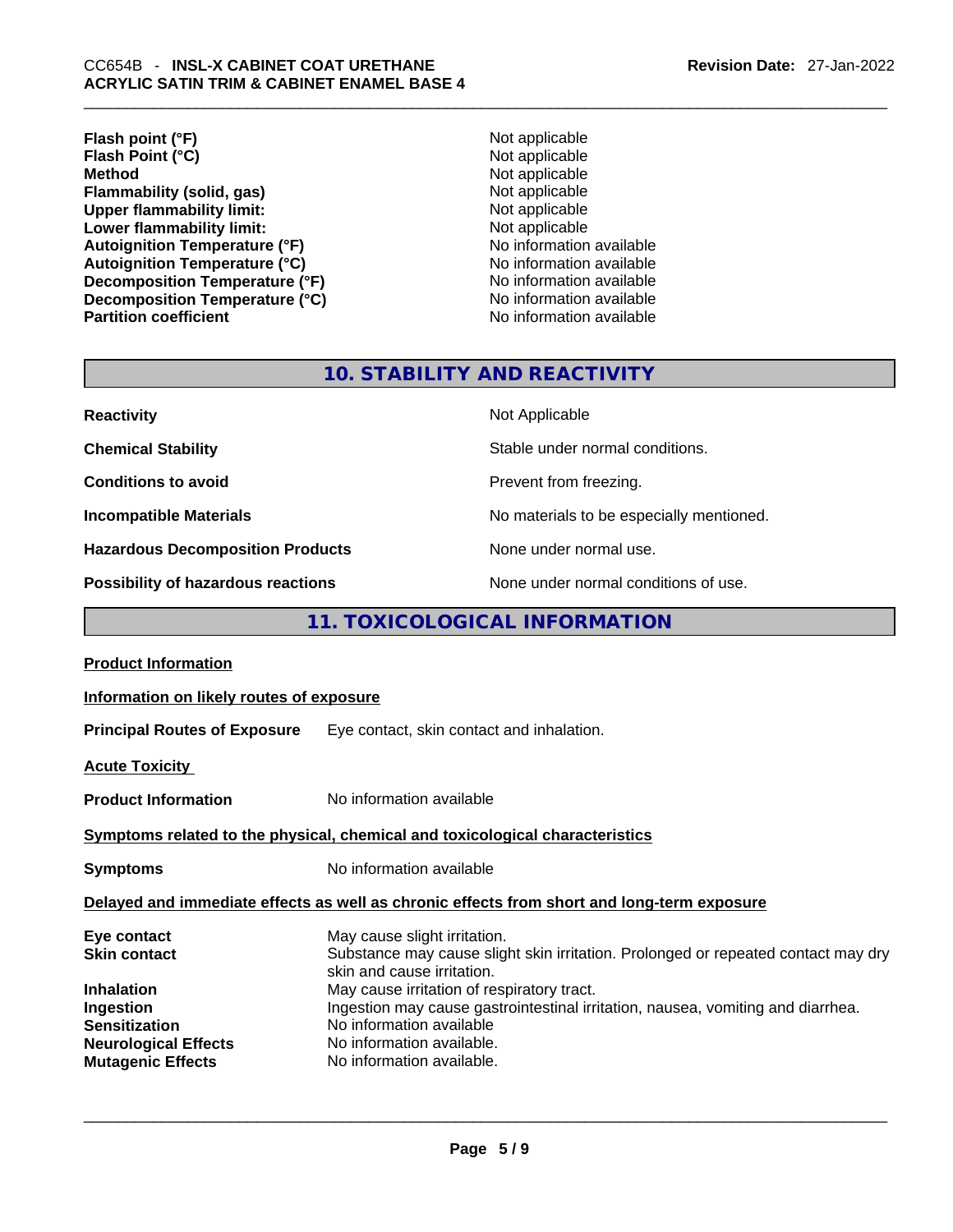| <b>Reproductive Effects</b>     | No information available. |
|---------------------------------|---------------------------|
| <b>Developmental Effects</b>    | No information available. |
| <b>Target organ effects</b>     | No information available. |
| <b>STOT - single exposure</b>   | No information available. |
| <b>STOT - repeated exposure</b> | No information available. |
| Other adverse effects           | No information available. |
| <b>Aspiration Hazard</b>        | No information available  |

**Numerical measures of toxicity**

**The following values are calculated based on chapter 3.1 of the GHS document**

**ATEmix (inhalation-dust/mist)** 432.5 mg/L

## **Component Information**

| Chemical name             | Oral LD50            | Dermal LD50              | Inhalation LC50                       |
|---------------------------|----------------------|--------------------------|---------------------------------------|
| Kaolin                    | $>$ 5000 mg/kg (Rat) | > 5000 mg/kg (Rat)       |                                       |
| 1332-58-7                 |                      |                          |                                       |
| 1,4-Cyclohexanedimethanol | $=$ 3200 mg/kg (Rat) | $\overline{\phantom{0}}$ |                                       |
| 105-08-8                  |                      |                          |                                       |
| Ammonia                   | = 350 mg/kg (Rat)    |                          | $= 9850$ mg/m <sup>3</sup> (Rat) 1 h  |
| 7664-41-7                 |                      |                          | $= 13770$ mg/m <sup>3</sup> (Rat) 1 h |

# **Chronic Toxicity**

## **Carcinogenicity**

*There are no known carcinogenic chemicals in this product above reportable levels.* 

## **Legend**

ACGIH - American Conference of Governmental Industrial Hygienists IARC - International Agency for Research on Cancer NTP - National Toxicity Program OSHA - Occupational Safety & Health Administration

**12. ECOLOGICAL INFORMATION** 

# **Ecotoxicity Effects**

The environmental impact of this product has not been fully investigated.

## **Product Information**

# **Acute Toxicity to Fish**

No information available

# **Acute Toxicity to Aquatic Invertebrates**

No information available

## **Acute Toxicity to Aquatic Plants**

No information available

# **Persistence / Degradability**

No information available. \_\_\_\_\_\_\_\_\_\_\_\_\_\_\_\_\_\_\_\_\_\_\_\_\_\_\_\_\_\_\_\_\_\_\_\_\_\_\_\_\_\_\_\_\_\_\_\_\_\_\_\_\_\_\_\_\_\_\_\_\_\_\_\_\_\_\_\_\_\_\_\_\_\_\_\_\_\_\_\_\_\_\_\_\_\_\_\_\_\_\_\_\_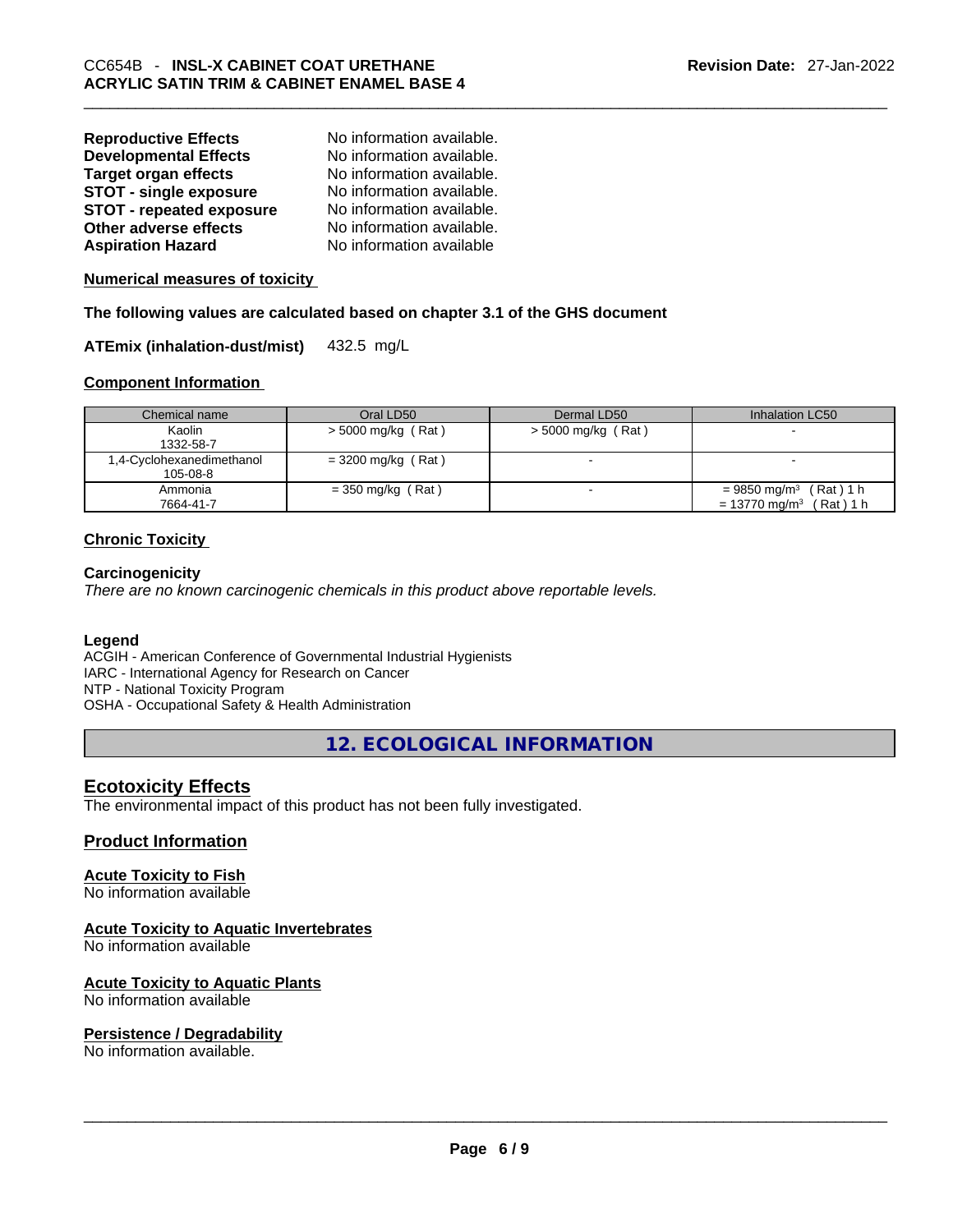# **Bioaccumulation**

There is no data for this product.

# **Mobility in Environmental Media**

No information available.

#### **Ozone**

No information available

# **Component Information**

# **Acute Toxicity to Fish**

No information available

# **Acute Toxicity to Aquatic Invertebrates**

No information available

#### **Acute Toxicity to Aquatic Plants**

No information available

|                                                  | 13. DISPOSAL CONSIDERATIONS                                                                                                                                                                                               |  |  |  |
|--------------------------------------------------|---------------------------------------------------------------------------------------------------------------------------------------------------------------------------------------------------------------------------|--|--|--|
| <b>Waste Disposal Method</b>                     | Dispose of in accordance with federal, state, and local regulations. Local<br>requirements may vary, consult your sanitation department or state-designated<br>environmental protection agency for more disposal options. |  |  |  |
|                                                  | <b>14. TRANSPORT INFORMATION</b>                                                                                                                                                                                          |  |  |  |
| <b>DOT</b>                                       | Not regulated                                                                                                                                                                                                             |  |  |  |
| <b>ICAO/IATA</b>                                 | Not regulated                                                                                                                                                                                                             |  |  |  |
| <b>IMDG/IMO</b>                                  | Not regulated                                                                                                                                                                                                             |  |  |  |
|                                                  | <b>15. REGULATORY INFORMATION</b>                                                                                                                                                                                         |  |  |  |
| <b>International Inventories</b>                 |                                                                                                                                                                                                                           |  |  |  |
| <b>TSCA: United States</b><br><b>DSL: Canada</b> | Yes - All components are listed or exempt.<br>Yes - All components are listed or exempt.                                                                                                                                  |  |  |  |
| <b>Federal Regulations</b>                       |                                                                                                                                                                                                                           |  |  |  |
| SARA 311/312 hazardous categorization            |                                                                                                                                                                                                                           |  |  |  |

| Acute health hazard               | Yes |  |
|-----------------------------------|-----|--|
| Chronic Health Hazard             | No  |  |
| Fire hazard                       | No  |  |
| Sudden release of pressure hazard | N٥  |  |
| Reactive Hazard                   | No  |  |
|                                   |     |  |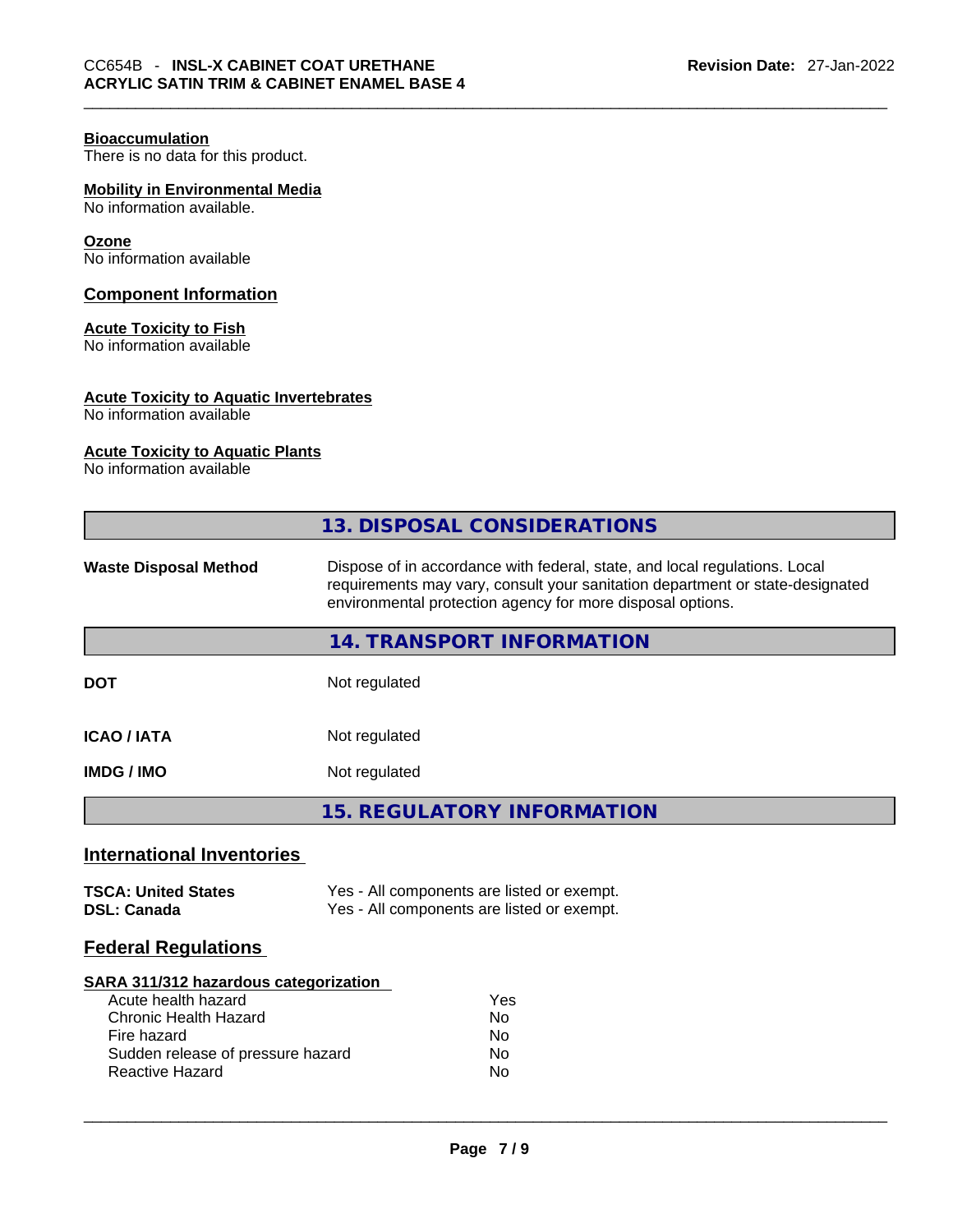# **SARA 313**

Section 313 of Title III of the Superfund Amendments and Reauthorization Act of 1986 (SARA). This product contains a chemical or chemicals which are subject to the reporting requirements of the Act and Title 40 of the Code of Federal Regulations, Part 372:

*None*

# **Clean Air Act,Section 112 Hazardous Air Pollutants (HAPs) (see 40 CFR 61)**

This product contains the following HAPs:

*None*

# **US State Regulations**

## **California Proposition 65**

**WARNING:** This product can expose you to chemicals including Crystalline Silica, which are known to the State of California to cause cancer, and Ethylene glycol, which are known to the State of California to cause birth defects or other reproductive harm. For more information go to www.P65Warnings.ca.gov.

# **State Right-to-Know**

| .<br>$  -$<br>une<br>name<br>лньаг | Mas<br>ハコワしい<br><br>-- | New<br>Jersey | anovivanic<br>'dilla |
|------------------------------------|------------------------|---------------|----------------------|
| Kaolin                             | . .                    |               |                      |

#### **Legend**

X - Listed

# **16. OTHER INFORMATION**

**HMIS** - **Health:** 1 **Flammability:** 0 **Reactivity:** 0 **PPE:** -

#### **HMIS Legend**

- 0 Minimal Hazard
- 1 Slight Hazard
- 2 Moderate Hazard
- 3 Serious Hazard
- 4 Severe Hazard
- \* Chronic Hazard
- X Consult your supervisor or S.O.P. for "Special" handling instructions.

Note: The PPE rating has intentionally been left blank. Choose appropriate PPE that will protect employees from the hazards the material will *present under the actual normal conditions of use.* 

*Caution: HMISÒ ratings are based on a 0-4 rating scale, with 0 representing minimal hazards or risks, and 4 representing significant hazards or risks. Although HMISÒ ratings are not required on MSDSs under 29 CFR 1910.1200, the preparer, has chosen to provide them. HMISÒ ratings are to be used only in conjunction with a fully implemented HMISÒ program by workers who have received appropriate HMISÒ training. HMISÒ is a registered trade and service mark of the NPCA. HMISÒ materials may be purchased exclusively from J. J. Keller (800) 327-6868.*